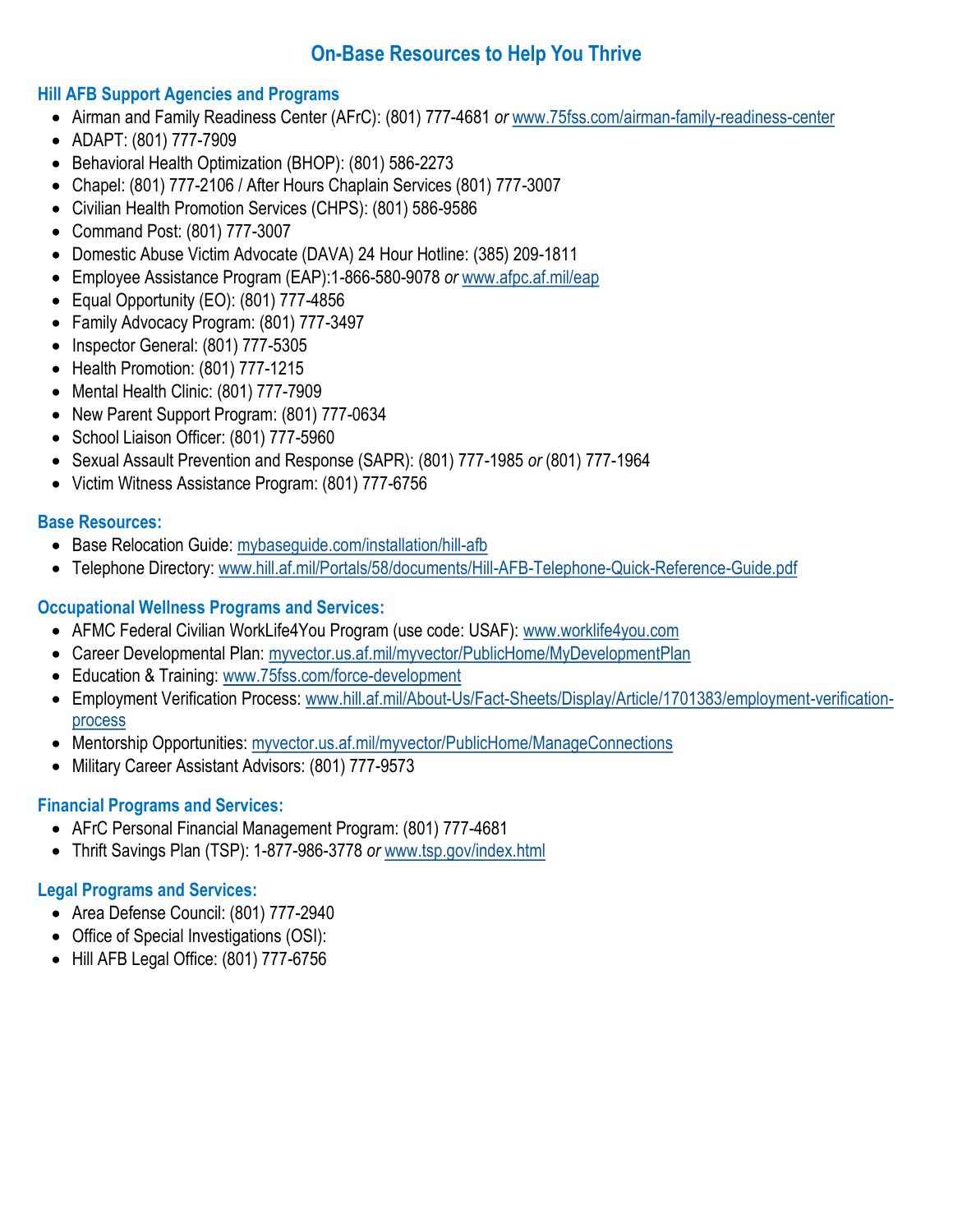### **Base Housing:**

- Housing Management Office (HMO): (801) 777-1840
- Housing Privatization Office (BHMH): (801) 784-5600 *or* [www.bhmh.com](http://www.bhmh.com/)
- Housing Privatization Maintenance: (801) 825-9392
- Unaccompanied Housing: (801) 777-0709

### **Spouse Programs:**

• Key Spouse Program: [www.facebook.com/KeySpouseProgram](https://www.facebook.com/KeySpouseProgram)

## **Youth Programs:**

- Child Development Center (CDC): [www.75fss.com/child-development-centers](http://www.75fss.com/child-development-centers)
- Family Child Care (FCC): (801) 777-0695 *or* [www.75fss.com/family-child-care](https://75fss.com/family-child-care/)
- Youth Center: (801) 777-2419 *or* [www.75fss.com/youth-program](https://75fss.com/youth-programs/)

## **Veterinary Services:**

Veterinary Treatment Facility: (801) 777-2611

## **Social Wellness Programs and Services:**

- A2D2: (801) 777-111
- 75 FSS Events Calendar: [www.75fss.com/75-fss-events](https://75fss.com/75-fss-events/)
- Community Calendar: [www.75fss.com/community-calendar](https://75fss.com/community-calendar/)
- Private Organizations: [www.75fss.com/private-organizations](https://75fss.com/private-organizations/)
- Retirees Activities Office: (801) 777-5735 *or* [www.hill.af.mil/About-Us/Retirees](https://www.hill.af.mil/About-Us/Retirees)
- Special Morale & Welfare Program: [www.75fss.com/special-morale-welfare-program](https://75fss.com/special-morale-welfare-program/)
- The Landing: (801) 777-3841 *or* [www.75fss.com/the-landing](https://75fss.com/the-landing/)

### **Intellectual Wellness Programs and Services:**

- Arts & Crafts Center: [www.75fss.com/arts-crafts-center](https://75fss.com/arts-crafts-center/)
- Civilian Training Office: (801) 777-9154
- Embry-Riddle Aeronautical University: (801) 777-0952
- Library: (801) 777-2533 *or* [www.75fss.com/gerrity-memorial-library](http://www.75fss.com/gerrity-memorial-library)
- Military Education Office: (801) 777-2710
- Park University: (801) 777-9992
- Webster University: (801) 779-2061

## **Physical Wellness Programs and Services:**

- Bowling Center: (801) 777-6565
- Fitness Classes & Programs: [www.75fss.com/fitness-classes-and-programs](https://75fss.com/fitness-classes-and-programs/)
- Golf Course Club House: (801) 777– 3272
- Tinker AFB Health Promotion:<https://usaf.dps.mil/sites/TMC719265/HealthPromo>
- Outdoor Recreation: [www.75fss.com/outdoor-recreation](https://75fss.com/outdoor-recreation/)
- Virtual Group Lifestyle Balance (GLB) Program: rachel.sharber.ctr@mail.mil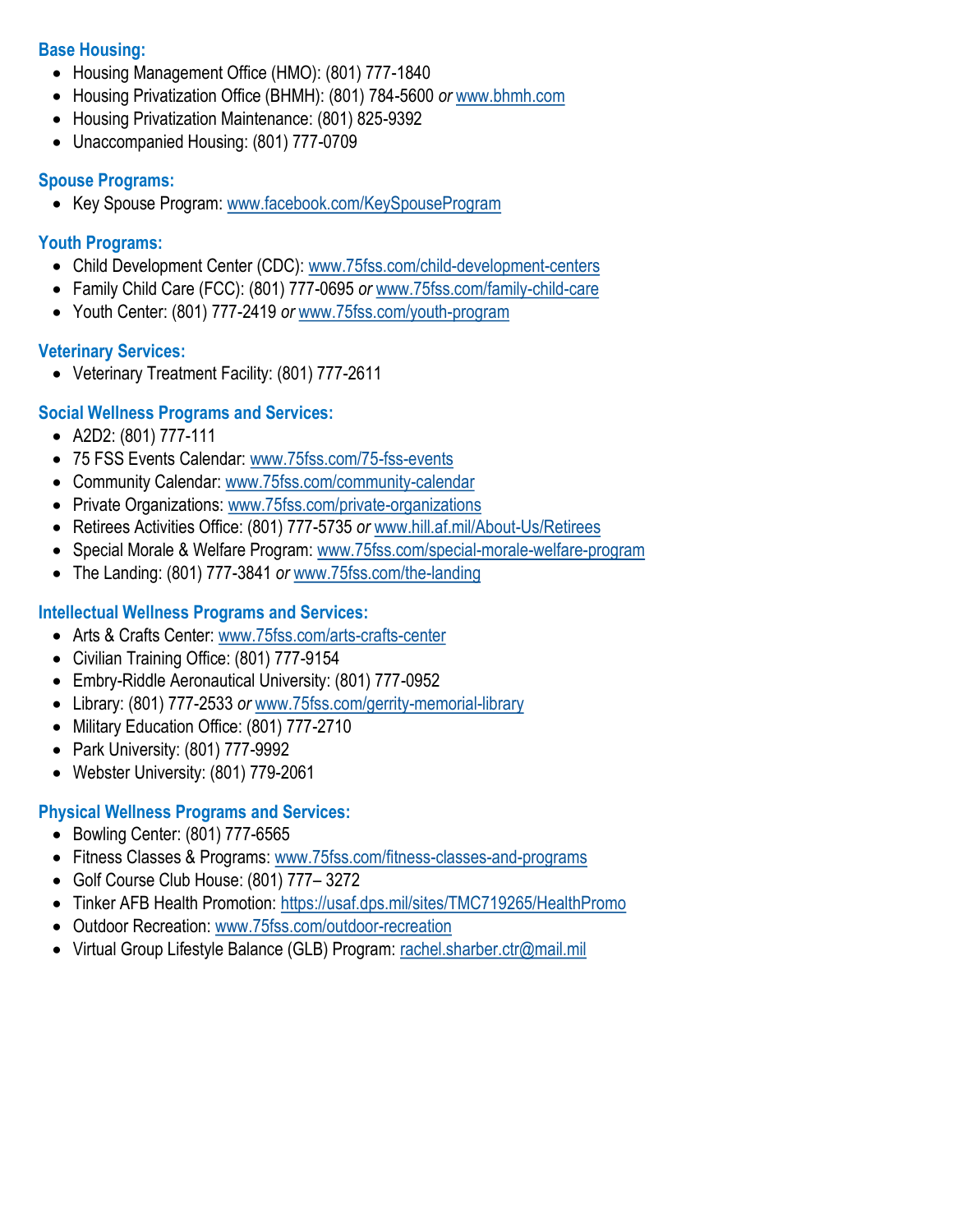# **Off-Base Resources to Help you Thrive**

### **Resilience and Suicide Prevention Resources:**

- Air Force Resilience Website: [www.resilience.af.mil](http://www.resilience.af.mil)
- AFMC Connect: <https://cs2.eis.af.mil/sites/22370/AFMCWingmanDay>
- Disaster Distress Helpline: 1-800-985-5990 *or* text TalkWithUs to 66746
- Family Suicide Prevention Training: wingmanonline.org/Programs/VideoModules
- Mental Health First Aid: [www.mentalhealthfirstaid.org](https://www.mentalhealthfirstaid.org)
- Military Crisis Hotline: 1-800-273-8255, Press 1 *or* text 838255 *or* www.militaryscrisisline.net
- National Suicide Hotline: 1-800-273-8255 *or* suicidepreventionlifeline.org
- Resilience Video 1: www.youtube.com/watch?v=FRPLi9incbY&feature=youtu.be
- Resilience Video 2: www.dvidshub.net/video/692598/helping-agencies-psa-series-ive-got
- Spouses Resilience Toolkit: [spousert.wpengine.com](http://spousert.wpengine.com)
- Utah 2-1-1: [www.211utah.org](http://www.211utah.org/)

## **Emotional Wellness Resources:**

- Adult Coloring Sheets: www.justcolor.net
- Anxiety Panic Attack Resource Site: adaa.org/understanding-anxiety/panic-disorder
- Asian Mental Health Project: [asianmentalhealthproject.com](https://asianmentalhealthproject.com/)
- Black Mental Wellness: www[.blackmentalwellness.c](https://www.blackmentalwellness.com/)om
- Defense Centers of Excellence for Psychological Health & Traumatic Brain Injury 24/7 Outreach: 1-866-966-1020
- E-Couch: ecouch.anu.edu.au
- Happify: www.happify.com
- How Right Now: [www.cdc.gov/howrightnow](https://www.cdc.gov/howrightnow)
- Insight Timer: insighttimer.com
- Mental Health America: www.mhanational.org
- Mental Health Screening Tools: screening.mhanational.org/screening-tools
- Military One Source Counseling for Stress: [www.militaryonesource.mil/confidential-help/non-medical-counseling/military](https://www.militaryonesource.mil/confidential-help/non-medical-counseling/military-onesource/military-counseling-for-stress/)[onesource/military-counseling-for-stress](https://www.militaryonesource.mil/confidential-help/non-medical-counseling/military-onesource/military-counseling-for-stress/)
- National Alliance on Mental Illness (NAMI): www.nami.org
- National Council for Behavioral Health: www.thenationalcouncil.org
- National Sexual Assault Hotline: 1-800-656-4673 *or* www.rainn.org
- Open Path Collective, non-profit mental health professionals providing low cost services: openpathcollective.org
- Postpartum Support International: www.postpartum.net
- Racial Trauma Guide: [psychology.uga.edu/racial-trauma-guide](https://psychology.uga.edu/racial-trauma-guide)
- Self-Reflection Journal Prompts: psychcentral.com/blog/30-journaling-prompts-for-self-reflection-and-self-discovery
- Stress Mastery Recharge Tool Kit: www.synergyprograms.com/offers/mxF96uCF
- Taking care of your mental health in the face of uncertainty: afsp.org/story/taking-care-of-your-mental-health-in-the-face-ofuncertainty

## **COVID-19 Related-Stress Websites, Free Apps, and Tips:**

- Calm: [www.calm.com/blog/take-a-deep-breath](https://www.calm.com/blog/take-a-deep-breath)
- COVID Coach: [mobile.va.gov/app/covid-coach](https://mobile.va.gov/app/covid-coach)
- Happify: [www.happify.com](https://www.happify.com/)
- Headspace: [www.headspace.com](https://www.headspace.com/)
- One Mind Psyberguide: [www.onemindpsyberguide.org](https://onemindpsyberguide.org/)
- Sanvello: [www.sanvello.com](https://www.sanvello.com)
- Wysa: [www.wysa.io](https://www.wysa.io/)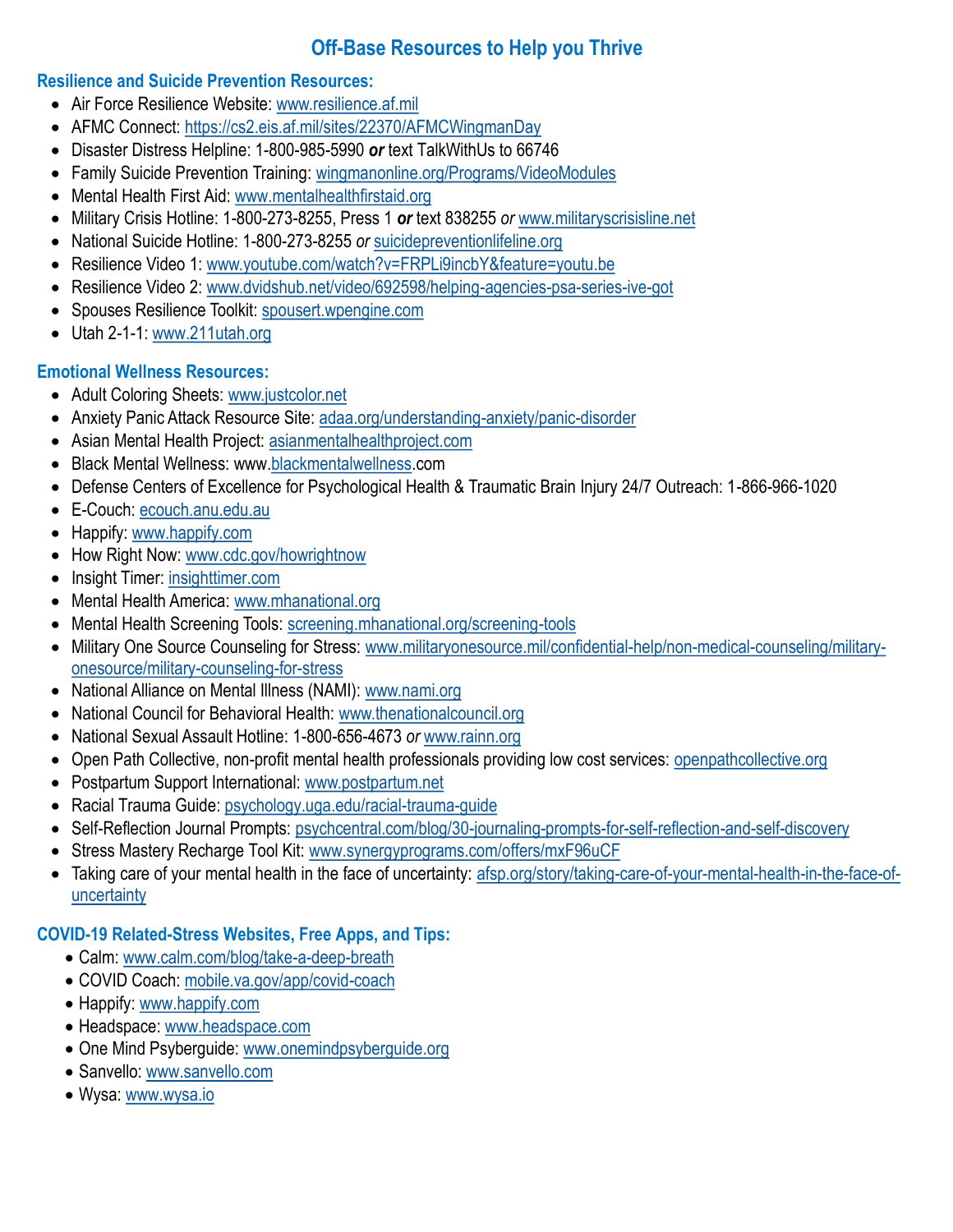## **Social Wellness and Relationship Resources:**

- 20 Active Ways to Be Social at Work: www.acefitness.org/education-and-resources/lifestyle/blog/6739
- Air Force Gaming: airforcegaming.com
- Active Listening: www.verywellmind.com/what-is-active-listening-3024343
- American Association for Marriage and Family Therapy (AAMFT): www.aamft.org
- Appreciative Inquiry: www.centerforappreciativeinquiry.net/more-on-ai/the-generic-processes-of-appreciative-inquiry
- *Blind Spot* by Mahzarin R. Banaji and Anthony G. Greenwald
- *Bridging Differences: Effective Intergroup Communication* by William B. Gudykunst
- Culture is Like an Iceberg Exercise: www.peacecorps.gov/educators/resources/culture-iceberg
- DoD Safe Helpline: 1-877-995-*5247 or www*.safehelpline.org
- DoD Sexual Assault Victim Assistance: www.sapr.mil/victim-assistance
- Dr. Marshall Rosenberg's Center for Non-Violent Communication: www.cnvc.org/home
- *Everyday Bias: Identifying and Navigating Unconscious Judgements in Our Daily Lives by Howard J. Ross*
- Five & Thrive: [www.fiveandthrive.org](https://www.fiveandthrive.org/)
- Gottman Institute, a science-based support for couples: www.gottman.com
- Healthy Social Media Use: news.mit.edu/2020/mindhandheart-nine-tips-healthy-social-media-use-0123
- Implicit Association Test (Social Attitudes) Project Implicit: *implicit.harvard.edu/implicit*
- Loneliness Quiz: psychcentral.com/quizzes/loneliness-quiz
- Male Survivors of Sexual Assault: [www.brown.edu/campus-life/health/services/promotion/sexual-assault-dating-violence-get](https://www.brown.edu/campus-life/health/services/promotion/sexual-assault-dating-violence-get-help/male-survivors)[help/male-survivors](https://www.brown.edu/campus-life/health/services/promotion/sexual-assault-dating-violence-get-help/male-survivors)
- Military One Source: 1-800-342-9647 *or* www.militaryonesource.mil
- Self-Compassion: www.self-compassion.org
- Social Wellness Strategies: ala-apa.org/wellness/strategies-for-building-social-wellness
- Stay Connected While Social Distancing: www.templehealth.org/about/blog/5-tips-staying-connected-while-social-distancing
- Stronghearts Native Helpline: 1-844-762-8483 *or* [strongheartshelpline.org](https://strongheartshelpline.org)
- Test Yourself for Hidden Bias: www.tolerance.org/professional-development/test-yourself-for-hidden-bias
- USO: [www.uso.org](http://www.uso.org/)

## **Deployment Resources:**

## **Family:**

- American Red Cross Deployment Services: www.redcross.org/get-help/military-families/deployment-services.html
- Coping with Deployment Free Online Course: <https://arc.csod.com/selfreg/register.aspx?c=edge%20ext>
- Deployment Resources for Kids: www.deploymentkids.com
- Family Deployment Information: survivingdeployment.com
- Military One Source Deployment Resources: www.militaryonesource.mil/deployment-resources
- National Military Family Association: www.militaryfamily.org/info-resources/deployment
- Operation Homefront: www.operationhomefront.org
- Operation We Are Here: www.operationwearehere.com/Children.html
- Preparing your relationship for deployment: [www.gottman.com/blog/how-to-prepare-your-relationship-for-military-deployment](https://www.gottman.com/blog/how-to-prepare-your-relationship-for-military-deployment/)  **Pets:**
- American Humane Fostering Military Pets: 1-800-227-4645 *or* americanhumane.org/fostering-military-pets
- Dogs on Deployment: (619) 800-3631 *or* www.dogsondeployment.org
- Military Foster Program PACT for Animals: (610) 581-4141 *or* pactforanimals.org/military-foster-program **After Deployment:**
- After Deployment: www.afterdeployment.org
- Military Pathways, anonymous mental health self-assessment for family members and military members: screening.mentalhealthscreening.org/Military\_NDSD
- Real Warriors: www.realwarriors.net
- Traumatic Brain Injury The Journey Home: www.traumaticbraininjuryatoz.org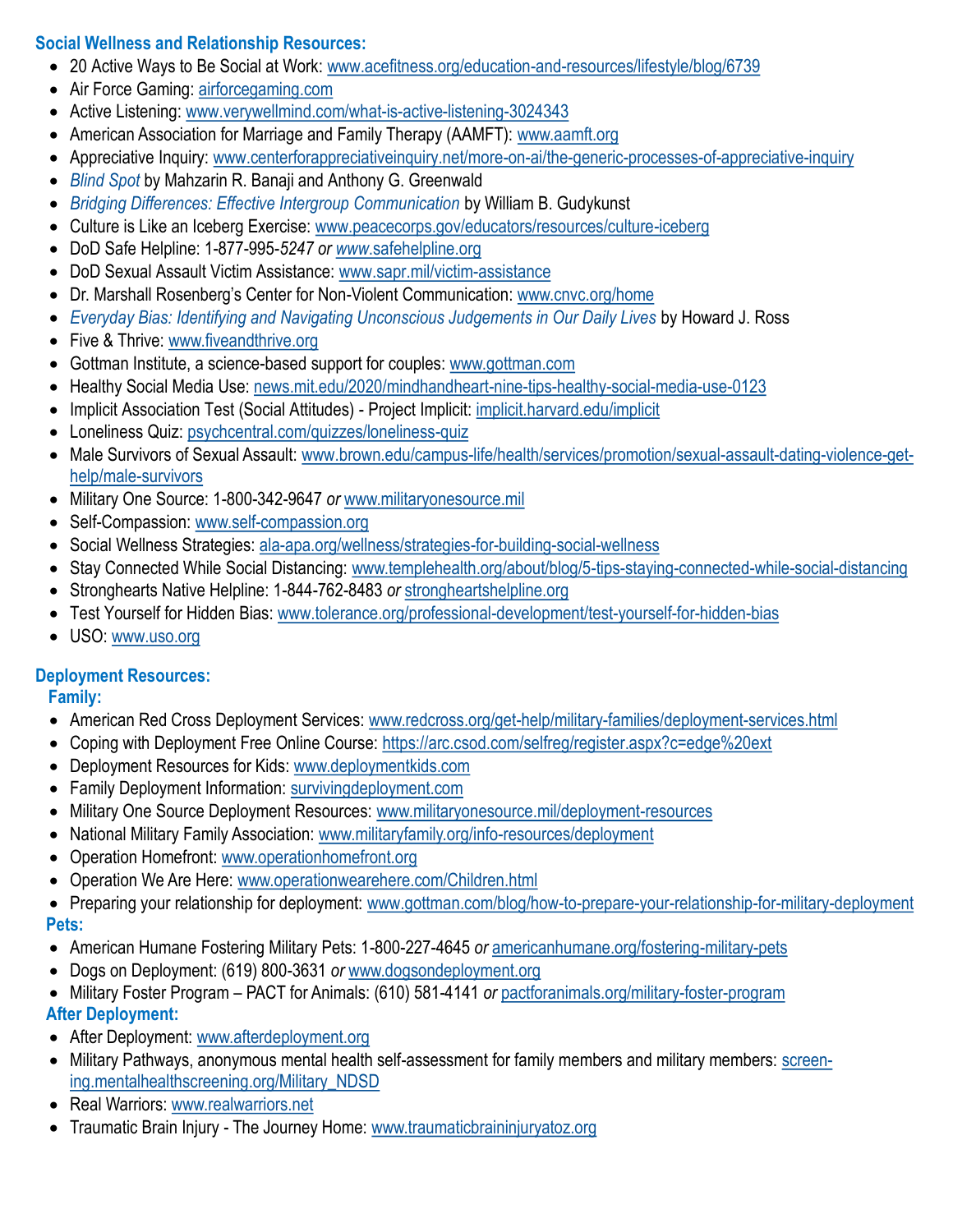### **Financial Wellness Resources:**

- Balance Financial Fitness: 1-888-456-2227*or* www.balancepro.org
- Clark Howard Financial Advice: www.clark.com
- EveryDollar Budgeting Made Easy: www.everydollar.com
- Military Saves: www.militarysaves.org
- National Foundation for Credit Counseling: www.nfcc.org
- National Association of Personal Financial Advisors: www.napfa.org
- Quicken: www.quicken.com
- USAA Personal Financial Plan: 1-800-292-8482 *or* www.usaa.com/inet/wc/advice\_finances\_personal\_financial\_plan

### **Occupational Wellness Resources:**

- Brené Brown Dare to Lead: daretolead.brenebrown.com
- Career Counseling: www.careers.org
- Define Your Leadership: www.growingatwork.com/course-page
- DoD Civilian Developmental Education (CDE): myvector.us.af.mil
- Enlisted Professional Military Education (EPME): www.afpc.af.mil/Force-Development/EPME
- eSchool of Graduate Professional Military Education (PME): www.airuniversity.af.edu/eSchool
- Franklin Covey Leadership Tips: resources.franklincovey.com/franklincovey-leadership-tips
- Imperfect: Heart-Centered Leadership Podcast: anchor.fm/deb-crowe
- National Career Development Association: www.ncda.org/aws/NCDA/pt/sp/home\_page
- Profession of Arms Center of Excellence (PACE): www.airman.af.mil
- SEAC Colon-Lopez Carnivore Leadership Vol 1 Silver Bullets: [afspecialwarfare.com/pararescue-chief-czs-carnivore](https://afspecialwarfare.com/pararescue-chief-czs-carnivore-leadership-vol-1-silver-bullets)[leadership-vol-1-silver-bullets](https://afspecialwarfare.com/pararescue-chief-czs-carnivore-leadership-vol-1-silver-bullets)
- Turbo Tap: www.turbotap.org
- Watch "What Is Your Legacy" Video: www.youtube.com/watch?v=s9Dx0YHA5-w

### **Intellectual Wellness Resources:**

- Air Force Quarantine University: [www.facebook.com/groups/574695376589462](https://www.facebook.com/groups/574695376589462)
- Air University (AU) Press: [www.airuniversity.af.edu/AUPress/Articles](https://www.airuniversity.af.edu/AUPress/Articles)
- Coursera, build skills with courses, certificates, and degree programs: www.coursera.org
- Craftsy: www.craftsy.com
- CMSAF Reading List: static.dma.mil/usaf/csafreadinglist/cmsaf.html
- LinkedIn Learning: www.linkedin.com/learning
- New York Times Crossword Puzzle: www.nytimes.com/crosswords
- Retreat Finder: www.retreatfinder.com
- SEAC Colon-Lopez Reading List: www.jcs.mil/Portals/36/Documents/SEAC%20Reading%20List%202020.pdf
- Ted Talks: www.ted.com
- Unlocking Us with Brené Brown: www.spotify.com/show/4P86ZzHf7EOIRG7do9LkKZ
- Weber County Library System: [www.weberpl.lib.ut.us](https://www.weberpl.lib.ut.us/)